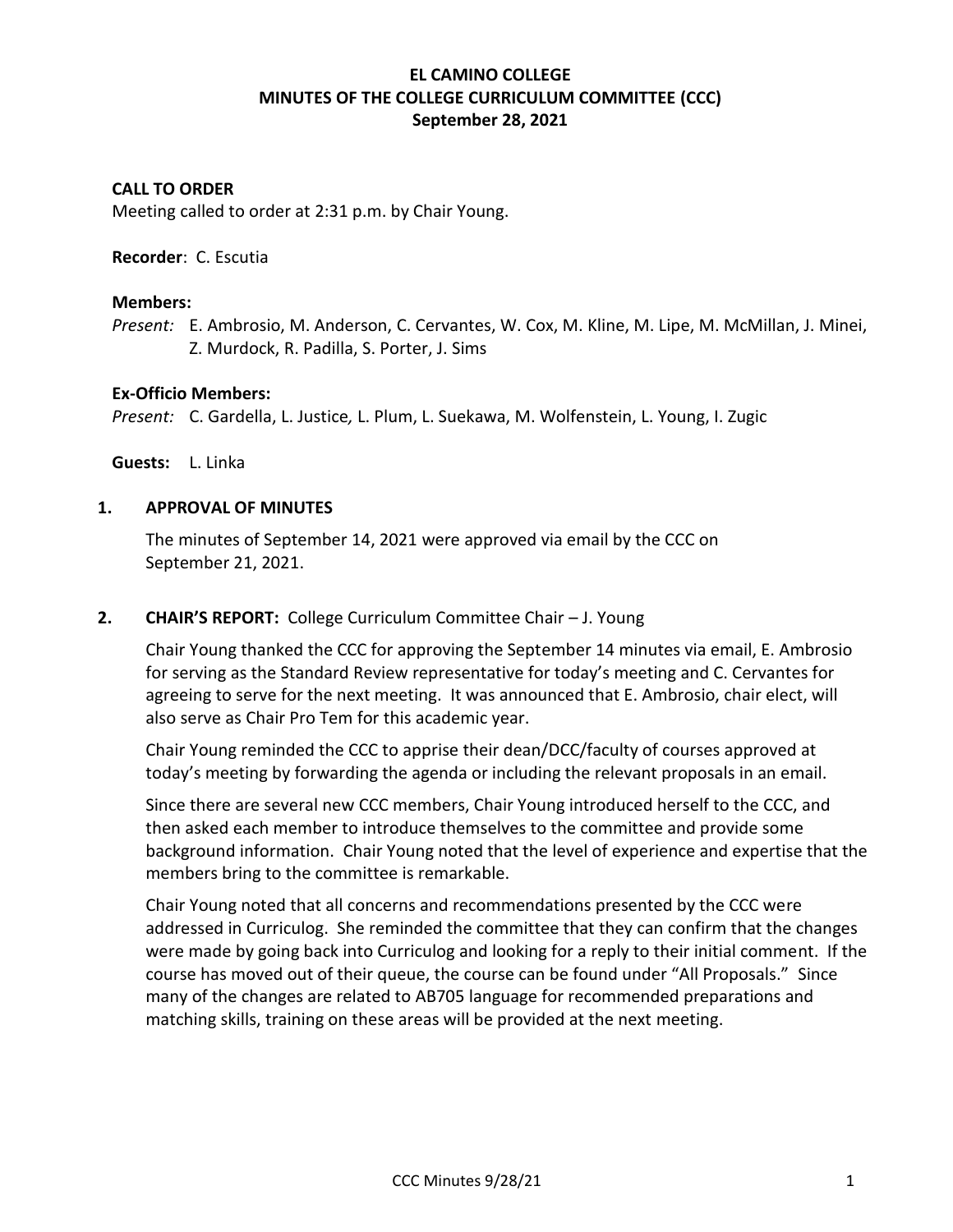## **3. CURRICULUM REVIEW**

# **A. Full Course Review**

The committee approved the following courses, which are ready for final action:

- 1. Business 12 [112] (BUSI 12 [112])
- 2. Business 14 [110] (BUSI 14 [110])
- 3. Business 15 [115] (BUSI 15 [115])
- 4. Business 17 [117] (BUSI 17 [117])
- 5. Business 19 [119] (BUSI 19 [119])
- 6. Business 20 [120] (BUSI 20 [120])
- 7. Business 21 [121] (BUSI 21 [121])
- 8. Business 22 [122] (BUSI 22 [122])
- 9. Business 24 [124] (BUSI 24 [124])
- 10. Business 25 [101] (BUSI 25 [101])
- 11. Business 36 [125] (BUSI 36 [125])
- 12. Business 74 [111] (BUSI 74 [111])
- 13. English 12 (ENGL 12)
- 14. English 28 (ENGL 28)
- 15. English 34 (ENGL 34)
- 16. Japanese 25 (JAPA 25)

# **B. Consent Agenda Proposals**

The committee approved the following courses, which are ready for final action:

- 1. Anatomy 30 (ANAT 30)
- 2. Astronomy 20 (ASTR 20)
- 3. Child Development 115 (CDEV 115)
- 4. Child Development 116 (CDEV 116)
- 5. Child Development 117 (CDEV 117)
- 6. Child Development 118 (CDEV 118)
- 7. Child Development 119 (CDEV 119)
- 8. Film/Video 100 (FILM 100)
- 9. Film/Video 105 (FILM 105)
- 10. Film/Video 109 (FILM 109)
- 11. Film/Video 121 (FILM 121)
- 12. Film/Video 153 (FILM 153)
- 13. Film/Video 232 (FILM 232)
- 14. Film/Video 234 (FILM 234)
- 15. Film/Video 236 (FILM 236)
- 16. Geography 8 (GEOG 8)
- 17. Horticulture 99 (HORT 99)
- 18. Japanese 21 (JAPA 21)
- 19. Japanese 22 (JAPA 22)
- 20. Journalism 8 (JOUR 8)
- 21. Journalism 9abcd (JOUR 9abcd)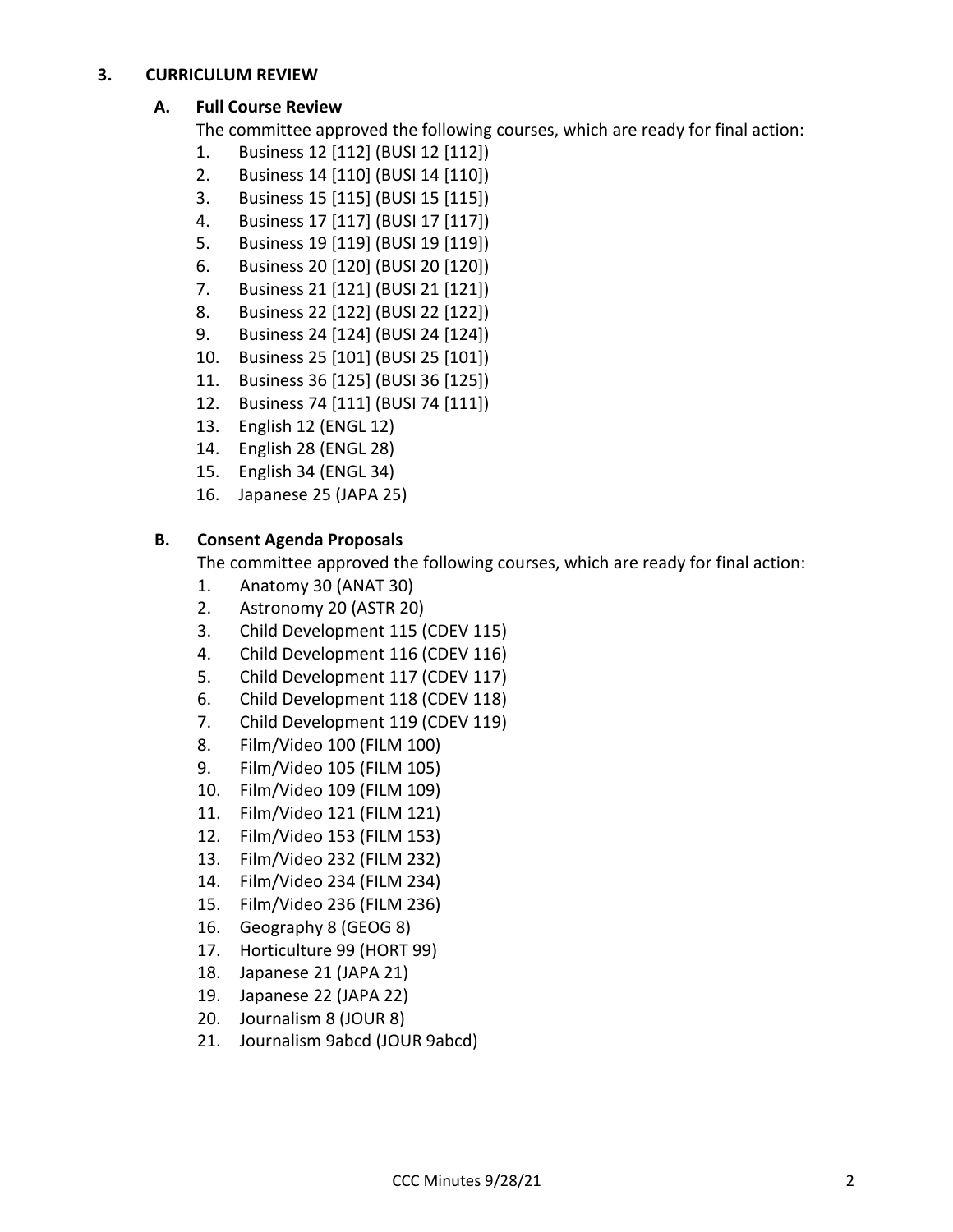#### **CURRICULUM DISCUSSION**

## **A. Full Course Review**

## **Business Division**

The following courses were presented for course review/course number changes:

BUSI 12 [112] Advertising BUSI 14 [110] Marketing BUSI 15 [115] Business Mathematics BUSI 17 [117] Personal Finance BUSI 19 [119] Principles of Retailing Management BUSI 20 [120] Business Management BUSI 21 [121] Human Resource Management BUSI 22 [122] Human Relationships in Organizations BUSI 24 [124] Small Business Entrepreneurship BUSI 25 [101] Introduction to Business BUSI 36 [125] New Venture Creation BUSI 74 [111] New Media Marketing

It was moved by M. Kline, seconded by M. Lipe, that the committee approve the course proposals. The motion carried.

It was moved by M. Kline, seconded by M. Lipe, that the committee approve the course delivery methods. The motion carried.

It was moved by M. Kline, seconded by M. Lipe, that the committee approve the conditions of enrollment. The motion carried.

## **Humanities Division**

The following courses were presented for course review:

ENGL 12 Introduction to Fiction ENGL 28 Images of Women in Literature ENGL 34 The Short Story JAPA 25 Cultural Aspects of the Japanese Language

It was moved by W. Cox, seconded by S. Porter, that the committee approve the course proposals. The motion carried.

It was moved by W. Cox, seconded by S. Porter, that the committee approve the course delivery methods. The motion carried.

It was moved by W. Cox, seconded by S. Porter, that the committee approve the conditions of enrollment. The motion carried.

#### **B. Consent Agenda Proposals**

It was moved by J. Minei, seconded by Z. Murdock, that the committee approve the consent agenda proposals. The motion carried.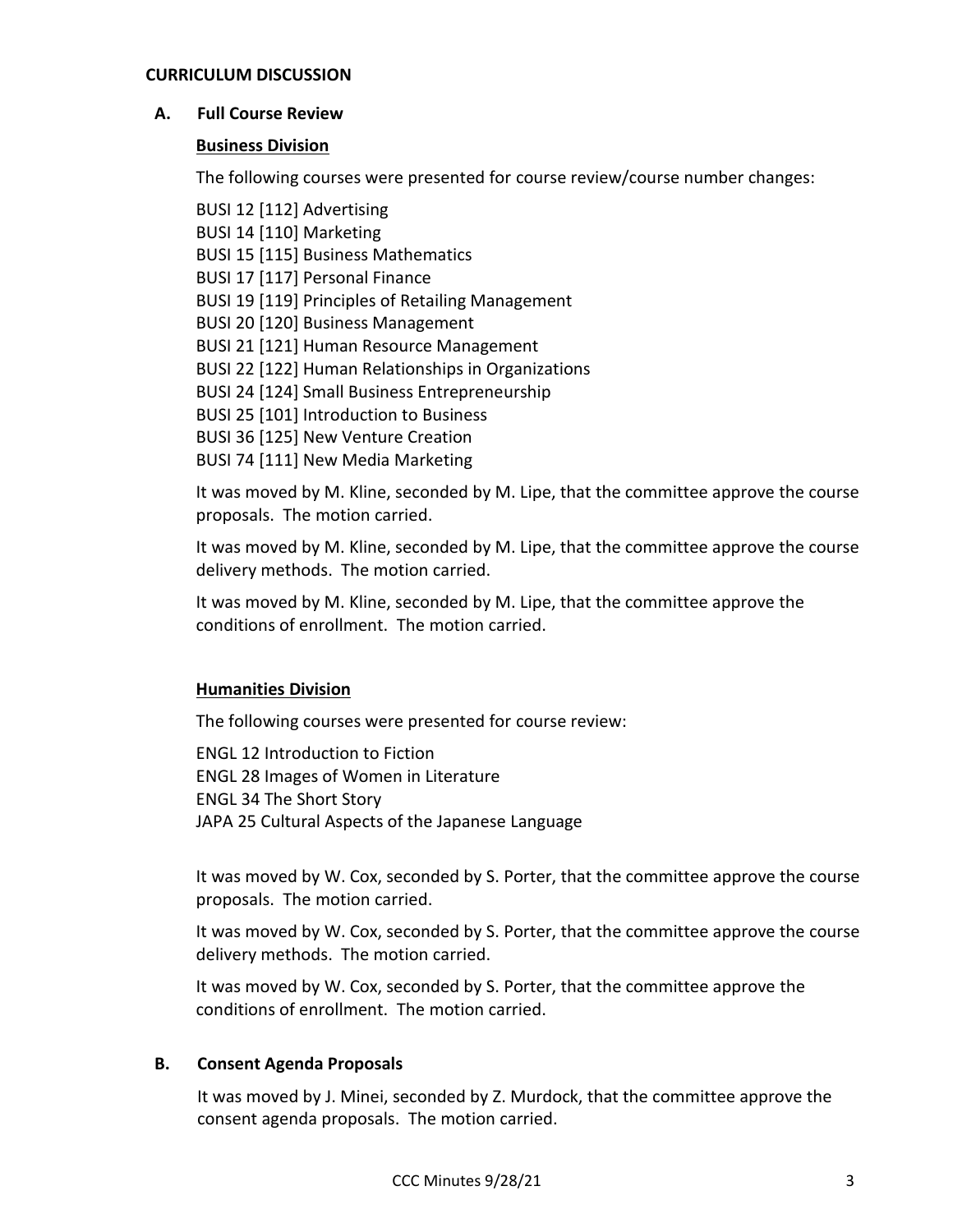It was moved by J. Minei, seconded by Z. Murdock, that the committee approve the consent agenda course delivery methods. The motion carried.

It was moved by J. Minei, seconded by Z. Murdock, that the committee approve the consent agenda conditions of enrollment. The motion carried.

**4. CURRICULUM ADVISOR'S REPORT:** Curriculum Advisor – L. Plum

No report.

**5. VICE PRESIDENT'S REPORT:** Vice President of Academic Affairs – J. Sims

No report.

# **6. ANNOUNCEMENTS**

- The Curriculog Café will be open after the meeting.
- Next CCC Meeting: October 12, 2021 2:30-4:30 p.m., via Zoom

# **7. ADJOURNMENT**

Chair Young called for a motion to adjourn the meeting. J. Minei moved to adjourn, E. Ambrosio seconded, and the motion carried. Meeting was adjourned at 2:58 p.m.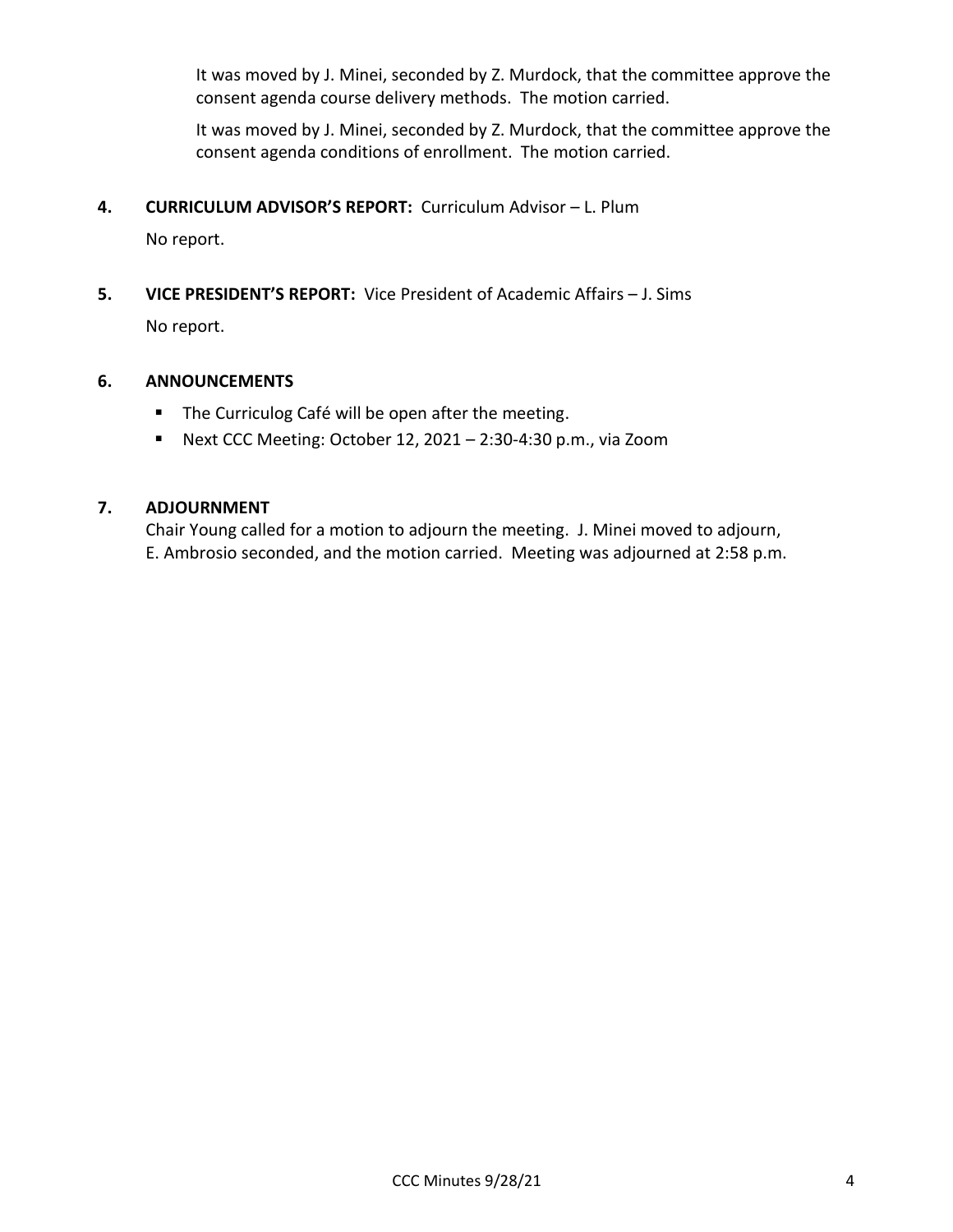| Modification<br><b>Type</b> | <b>Division</b> | Course/Program Information                         | Rationale/Action                                                           | Curriculum<br>Committee<br><b>Approval Date</b> |
|-----------------------------|-----------------|----------------------------------------------------|----------------------------------------------------------------------------|-------------------------------------------------|
| <b>Course Review</b>        | <b>BSSC</b>     | CDEV 115 Introduction to Curriculum                | Course review                                                              | 9/28/2021                                       |
| <b>Course Review</b>        | <b>BSSC</b>     | CDEV 116 Creative Art for Young<br>Children        | Course review                                                              | 9/28/2021                                       |
| <b>Course Review</b>        | <b>BSSC</b>     | CDEV 117 Music and Movement for<br>Young Children  | Course review                                                              | 9/28/2021                                       |
| <b>Course Review</b>        | <b>BSSC</b>     | CDEV 118 Science and Math for Young<br>Children    | Course review                                                              | 9/28/2021                                       |
| <b>Course Review</b>        | <b>BSSC</b>     | CDEV 119 Language Arts for Young<br>Children       | Course review                                                              | 9/28/2021                                       |
| <b>Course Review</b>        | <b>BUSI</b>     | BUS 12 [112] Advertising                           | Course review; Changes<br>to conditions of<br>enrollment; course<br>number | 9/28/2021                                       |
| <b>Course Review</b>        | <b>BUSI</b>     | BUS 14 [110] Marketing                             | Course review; Changes<br>to conditions of<br>enrollment; course<br>number | 9/28/2021                                       |
| <b>Course Review</b>        | <b>BUSI</b>     | BUS 15 [115] Business Mathematics                  | Course review; Changes<br>to conditions of<br>enrollment; course<br>number | 9/28/2021                                       |
| Course Review               | <b>BUSI</b>     | BUS 17 [117] Personal Finance                      | Course review; Changes<br>to conditions of<br>enrollment; course<br>number | 9/28/2021                                       |
| <b>Course Review</b>        | <b>BUSI</b>     | BUS 19 [119] Principles of Retailing<br>Management | Course review; Changes<br>to conditions of<br>enrollment; course<br>number | 9/28/2021                                       |
| Course Review               | <b>BUSI</b>     | BUS 20 [120] Business Management                   | Course review; Changes<br>to conditions of<br>enrollment; course<br>number | 9/28/2021                                       |
| <b>Course Review</b>        | <b>BUSI</b>     | BUS 21 [121] Human Resource<br>Management          | Course review; Changes<br>to conditions of<br>enrollment; course<br>number | 9/28/2021                                       |
| Course Review               | <b>BUSI</b>     | BUS 22 [122] Human Relations in<br>Organizations   | Course review; Changes<br>to conditions of<br>enrollment; course<br>number | 9/28/2021                                       |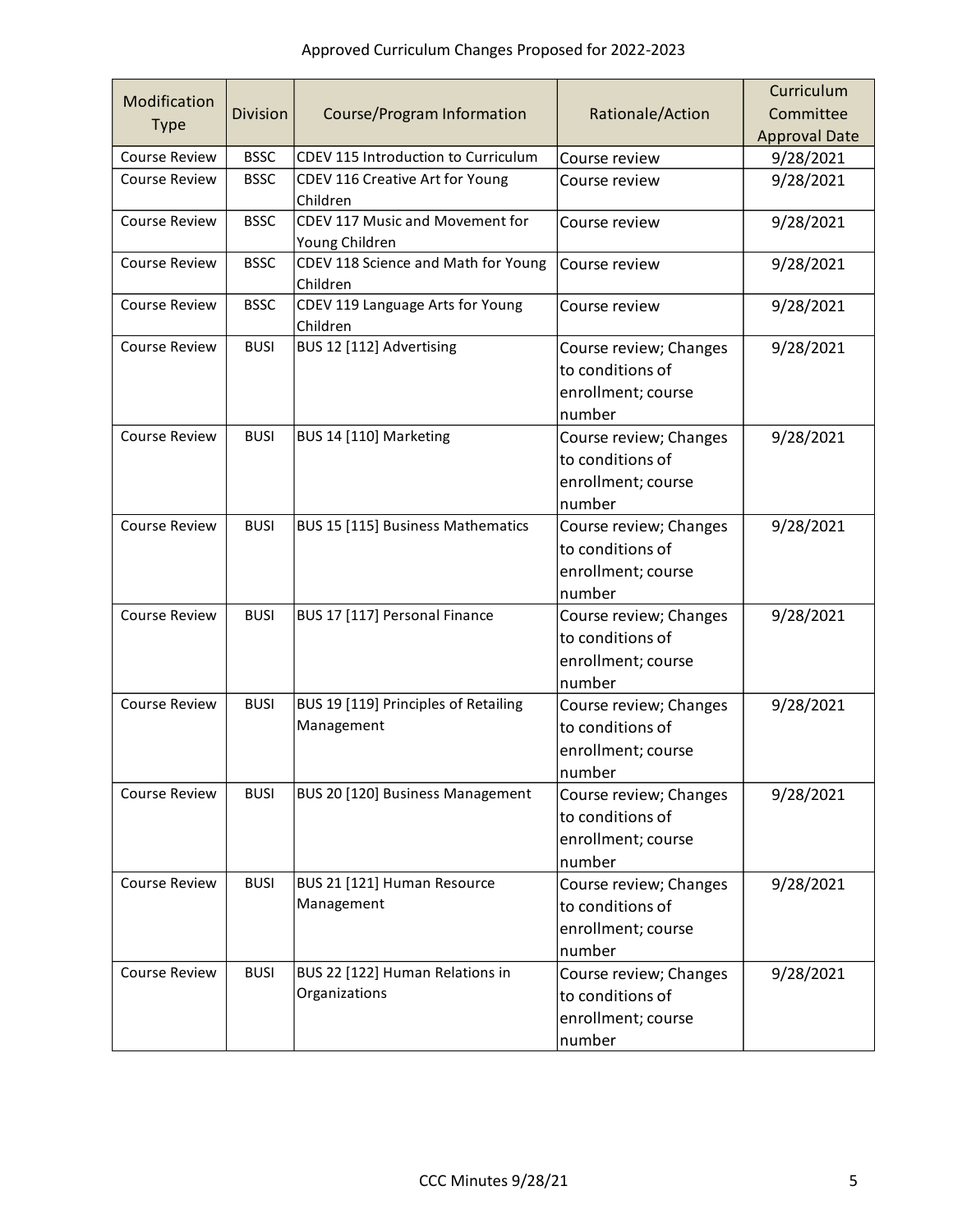| <b>Course Review</b> | <b>BUSI</b> | BUS 24 [124] Small Business            | Course review; Changes                     | 9/28/2021 |
|----------------------|-------------|----------------------------------------|--------------------------------------------|-----------|
|                      |             | Entrepreneurship                       | to conditions of                           |           |
|                      |             |                                        | enrollment; course                         |           |
|                      |             |                                        | number                                     |           |
| <b>Course Review</b> | <b>BUSI</b> | BUS 25 [101] Introduction to Business  | Course review; Changes                     | 9/28/2021 |
|                      |             |                                        | to conditions of                           |           |
|                      |             |                                        | enrollment; course                         |           |
|                      |             |                                        | number                                     |           |
| <b>Course Review</b> | <b>BUSI</b> | BUS 36 [125] New Venture Creation      | Course review; Changes                     | 9/28/2021 |
|                      |             |                                        | to conditions of                           |           |
|                      |             |                                        |                                            |           |
|                      |             |                                        | enrollment; course<br>number               |           |
| <b>Course Review</b> | <b>BUSI</b> | BUS 74 [111] New Media Marketing       |                                            |           |
|                      |             |                                        | Course review; Changes<br>to conditions of | 9/28/2021 |
|                      |             |                                        |                                            |           |
|                      |             |                                        | enrollment; course                         |           |
|                      |             | FILM 100 Introduction to Electronic    | number                                     |           |
| <b>Course Review</b> | <b>FINE</b> | Media                                  | Course review                              | 9/28/2021 |
| <b>Course Review</b> | <b>FINE</b> | FILM 105 Media Aesthetics              | Course review; Change to                   | 9/28/2021 |
|                      |             |                                        | conditions of enrollment                   |           |
|                      |             |                                        |                                            |           |
| <b>Course Review</b> | <b>FINE</b> | FILM 109 Introduction to Media         | Course review; Change to                   | 9/28/2021 |
|                      |             | Writing                                | conditions of enrollment                   |           |
|                      |             |                                        |                                            |           |
| <b>Course Review</b> | <b>FINE</b> | FILM 121 Audio Production              | Course review; Change to                   | 9/28/2021 |
|                      |             |                                        | catalog description                        |           |
| <b>Course Review</b> | <b>FINE</b> | FILM 153 American Independent          | Course review                              | 9/28/2021 |
|                      |             | Cinema                                 |                                            |           |
| <b>Course Review</b> | <b>FINE</b> | FILM 232 Production II: Digital Media  | Course review                              | 9/28/2021 |
|                      |             | Production                             |                                            |           |
| <b>Course Review</b> | <b>FINE</b> | FILM 234 Cinematography I              | Course review                              | 9/28/2021 |
| Course Review        | <b>FINE</b> | FILM 236 Editing I                     | Course review                              | 9/28/2021 |
| <b>Course Review</b> | <b>HUMA</b> | <b>ENGL 12 Introduction to Fiction</b> | Course review; Change to                   | 9/28/2021 |
|                      |             |                                        | conditions of enrollment                   |           |
|                      |             |                                        |                                            |           |
| Course Review        | <b>HUMA</b> | <b>ENGL 28 Images of Women in</b>      | Course review; Change to                   | 9/28/2021 |
|                      |             | Literature                             | conditions of enrollment                   |           |
|                      |             |                                        |                                            |           |
| <b>Course Review</b> | <b>HUMA</b> | <b>ENGL 34 The Short Story</b>         | Course review; Change to                   | 9/28/2021 |
|                      |             |                                        | conditions of enrollment                   |           |
|                      |             |                                        |                                            |           |
| <b>Course Review</b> | <b>HUMA</b> | JAPA 21 Beginning Conversational       | Course review                              | 9/28/2021 |
|                      |             | Japanese                               |                                            |           |